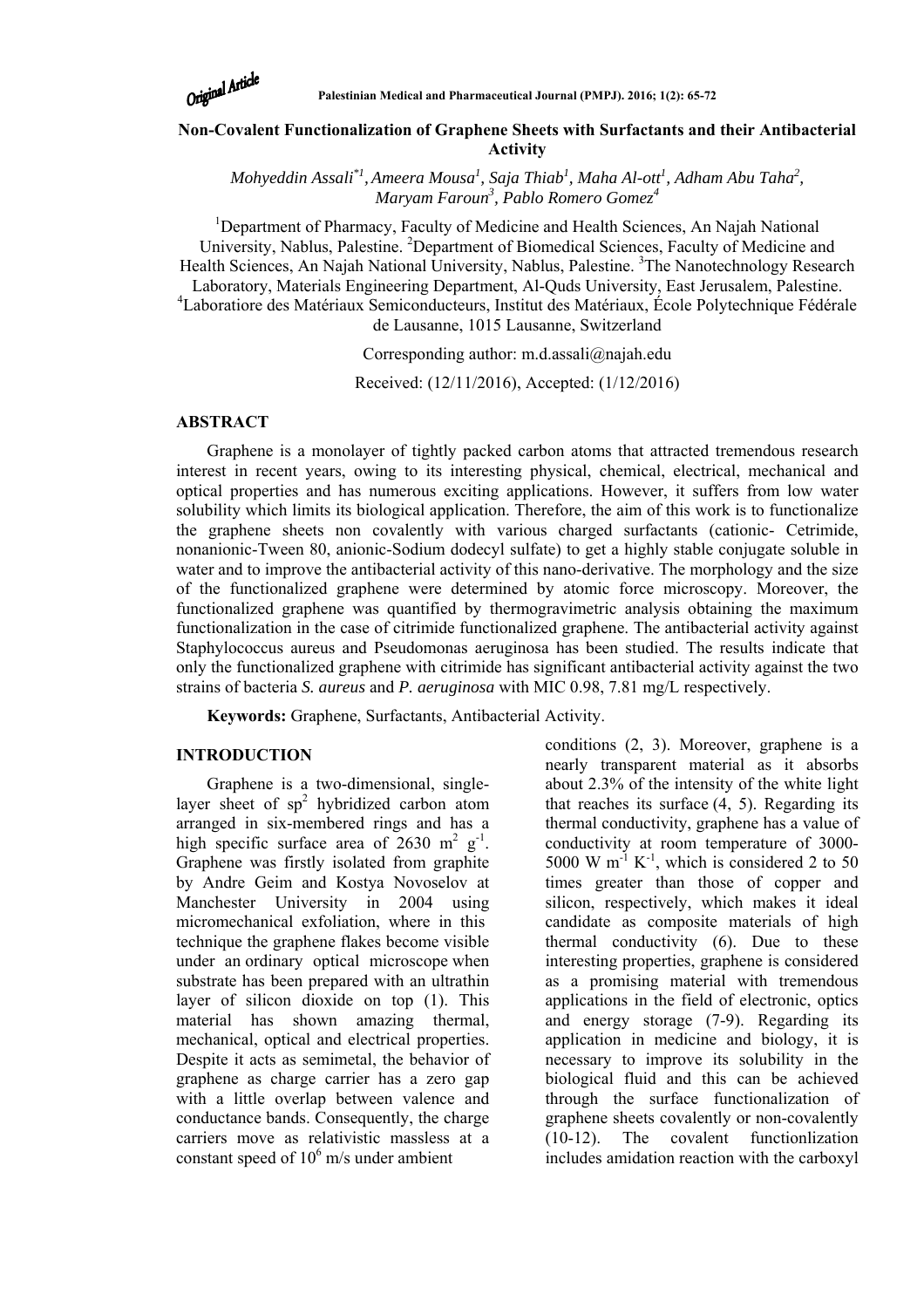**66 "Non-Covalent Functionalization of ـــــــــــــــــــــــــــــــــــــــــــــــــــــــــــــــــــــــــــــــــــــــــــــــــــــــــــــــــــــــــــــ** *......"*

groups of graphene oxide (13), free radical addition reaction (14), nucleophilic substitution reaction (15) and cycloaddition reaction (16, 17). This approach has the advantage of great stability of the obtained functionalized graphene; however its main drawback is the destruction of the pi system of the graphene sheet which affects the electrical properties of the graphene. On the other hand, the non-covalent approach doesn't interrupt the electronic properties of graphene sheets and can be occurred through *pi-pi* stacking between the aromatic surface of the graphene and aromatic compounds or through Van Der Waals interaction with polymers and biomolecules (18-20). Therefore, the functionalized graphene has shown numerous biomedical applications in the field of drug and gene delivery (21, 22),

photothermal therapy of cancer (23) and tissue engineering (24). Various studies have shown the antibacterial activity of graphene and they explain its possible antibacterial activity against sensitive and resistant bacteria (25-27).

Herein, we aim to functionalize the graphene sheets with various surfactants in non-covalent manner and study the enhancement of the water solubility and the antimicrobial activity as shown in scheme 1. The studied surfactants are cationic (cetrimide), anionic (sodium dodecyl sulfate - SDS) and non-ionic (Tween 80) in order to evaluate the effect of the charge on the antibacterial activity and solubility of the graphene sheets.



**Scheme (1):** Describes the non-covalent functionalization of graphene sheets with different surfactants (Cetrimide, SDS, Tween 80) through van der waals interactions.

## **MATERIALS AND METHODS**

#### **Reagents and instrumentation**

All materials used in this study were of analytical grade and they were used without further purification. Graphene nanopowder (thickness: 0.55<sup>-3</sup>.7 nm), sodium dodecyl sulfate (SDS), tween 80, citrimide were purchased from (Sigma-Aldrich Company, USA). BBLTM Muller Hinton II Broth (catalog # 212322) and DifcoTM Muller Hinton agar (catalog # 225250) were purchased from (BD Company, USA). A weighing balance (Adventurer®, OHAUS Corporation, USA) was used. Rotary Evaporator (VV2000 OB2000, Heidolph, Germany) was used for solvents drying. Centrifuge (UNIVERSAL 320, Hettich Zentrifugen, Germany) and water bath

sonicator (Elmasonic S 70 H, Elma®, Germany) were used in preparation and dispersion of functionalized graphene. Thermogravometric analysis spectra were recorded by  $(STA 409 PC Lux<sup>®</sup>)$ NETZSCH) in range of  $0-800 \degree$ C, flow  $20 \degree$ C under nitrogen (100cc/min). Atomic Force Microscopy (AFM) using a tapping mode-AFM system (Alquds University, Abu Dees) with WSxM software designed by Nanotec Electronica (Madrid, Spain) was used for image analysis. Rectangular commercial  $Si<sub>3</sub>N<sub>4</sub>$  cantilevers (NSG 10, NT MDT Co., Ltd.) with spring constants of  $5.5-22.5$  Nm<sup>-1</sup> and resonance frequencies in the range 190 to 325 kHz were used. Plate-reader used for antibacterial test obtained from Stat Fax® 2100-Microplate reader, Awareness Technology INC, FL, USA.

Palestinian Medical and Pharmaceutical Journal (PMPJ), 2016; 1(2): 65-72 -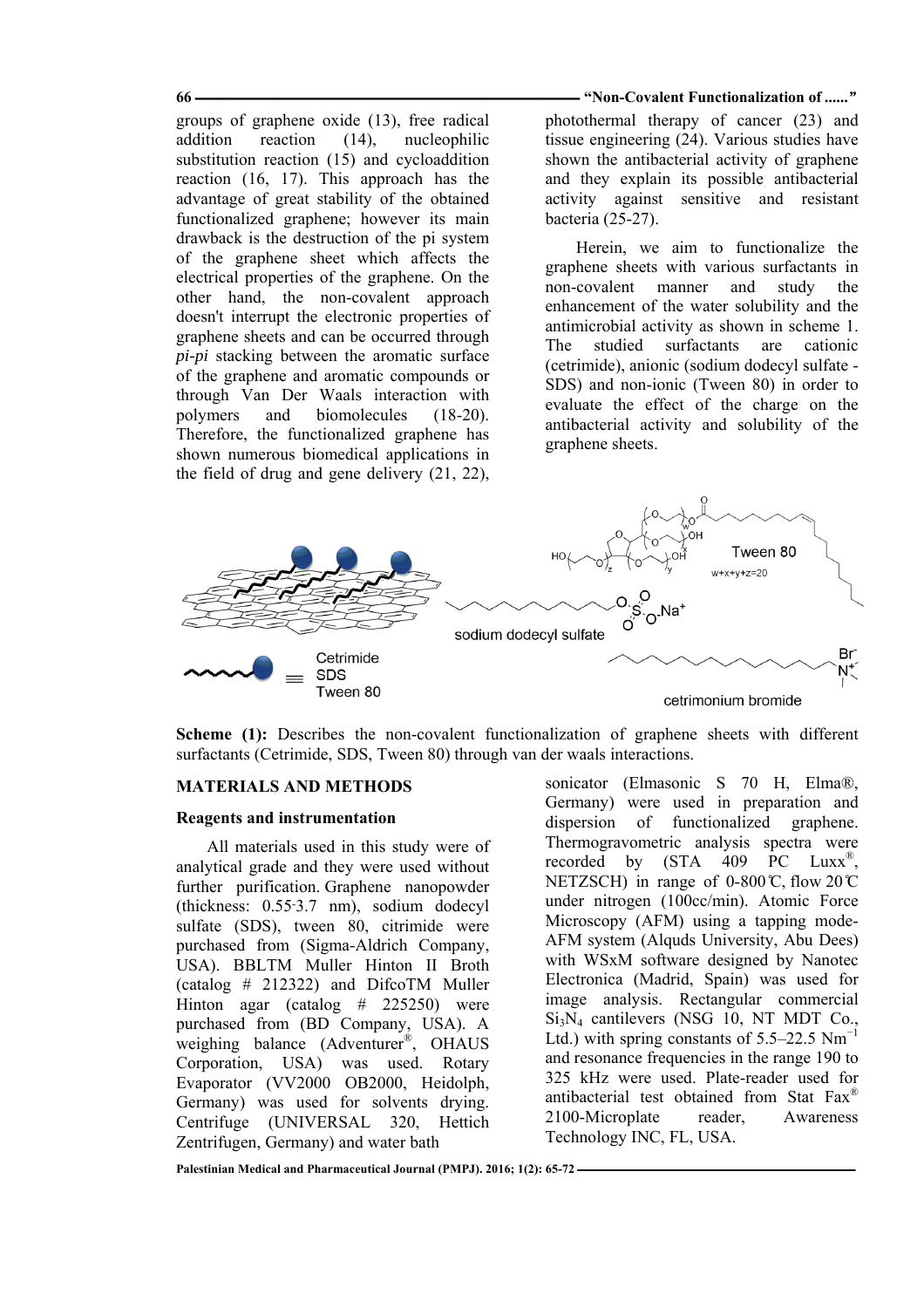**Assali, et al. ــــــــــــــــــــــــــــــــــــــــــــــــــــــــــــــــــــــــــــــــــــــــــــــــــــــــــــــــــــــــــــــــــــــــــــــــــــــــــــــــــــــــــــــــــــــــــــ 67** 

# **Non-covalent functionalization of graphene sheets with surfactants**

1% w/v of the surfactant (citrimide, SDS or tween 80) was added to 1 mg of the graphene sheets and sonicated for 30 mins in order to obtain a homogeneous suspension of graphene sheets. After that, a centrifugation process was done at 15000 rpm for 10 mins in order to remove the excess and the unfunctionalized graphene. Figure 1 summarizes the method of the non-covalent functionalization of graphene sheets.



Figure (1): The method of non-covalent functionalization of graphene sheets.

## **Preparation of AFM Sample**

The sample has been deposited on a substrate  $(5 \times 5 \text{ mm}^2)$  of mica and let to dry at room temperature. The AFM images were treated with WSxM 5.0 Develop 6.5 software (28).

## **Thermogravimetric analysis**

Thermogravometric analysis spectra were recorded by (STA 409 PC Luxx<sup>®</sup>, NETZSCH) in range  $0-800 \text{ C}$ , flow  $20 \text{ C}$ under nitrogen (100cc/min).

#### **Antibacterial activity**

## **Bacterial strains**

The antibacterial activity of functionalized graphene was studied against *S. aureus* (ATCC 25923) and *P.aeruginosa* (ATCC 27853) strains.

## **McFarland preparation**

Bacterial culture preparation was adjusted using the turbidity of bacterial

suspensions according to the 0.5 McFarland standard solution that represent  $1.5 \times 10^8$ colony forming unit (CFU)/ml. This solution was prepared using  $0.50$  ml of  $1.175\%$  (w/v) BaCl<sub>2</sub>.2H<sub>2</sub>O and 99.5 ml of 1% (v/v) H<sub>2</sub>SO<sub>4</sub>. Then, the optical density was measured on spectrophotometer at wavelength  $\lambda$  620 nm. distilled water was used as the standard blank, to obtain turbidity within  $0.08 - 0.1$ that reflect bacterial concentration of about

 $1.5 \times 10^8$  CFU/ml. The McFarland solution was closed tightly to prevent evaporation and foiled with aluminum foil to protect it from light. The final standard bacterial

concentration was adjusted to  $5 \times 10^5$  CFU/ml in each well.

### **Mueller Hinton broth preparation**

Mueller Hinton broth was used to prepare the serial dilutions in order to reveal the antibacterial activity. According to the manufacturer, it was prepared by adding 22.0 g of Mueller Hinton broth powder to 1.0 L of distilled water and dissolved by heating on Bunsen burner with shaking. This mixture was boiled for 1 min. Mueller Hinton broth was sterilized at  $121^{\circ}$  for 15 min. Sterilization was confirmed by the control blanks and the usage of the sterilization indicator tapes. Sterilized Mueller Hinton broth was used as required for making the dilutions and preparing the bacterial cultures.

### **Mueller Hinton agar preparation**

Mueller Hinton agar was used to culture the bacteria to detect the antibacterial activity. According to the manufacturer, it was prepared by adding 38.0 g of Mueller Hinton broth powder to 1.0 L distilled water and dissolved by heating on Bunsen burner with shaking. This mixture was boiled for 1 min. Mueller Hinton agar was sterilized at 121 °C for 15 min. Sterilization was confirmed by the control blanks and the usage of the sterilization indicator tapes.

**ـــــــــــــــــــــــــــــــــــــــــــــــــــــــــــــــــــــــــــــــــــــــــــــــــــــــــــــــــ Palestinian Medical and Pharmaceutical Journal (PMPJ). 2016; 1(2): 65-72**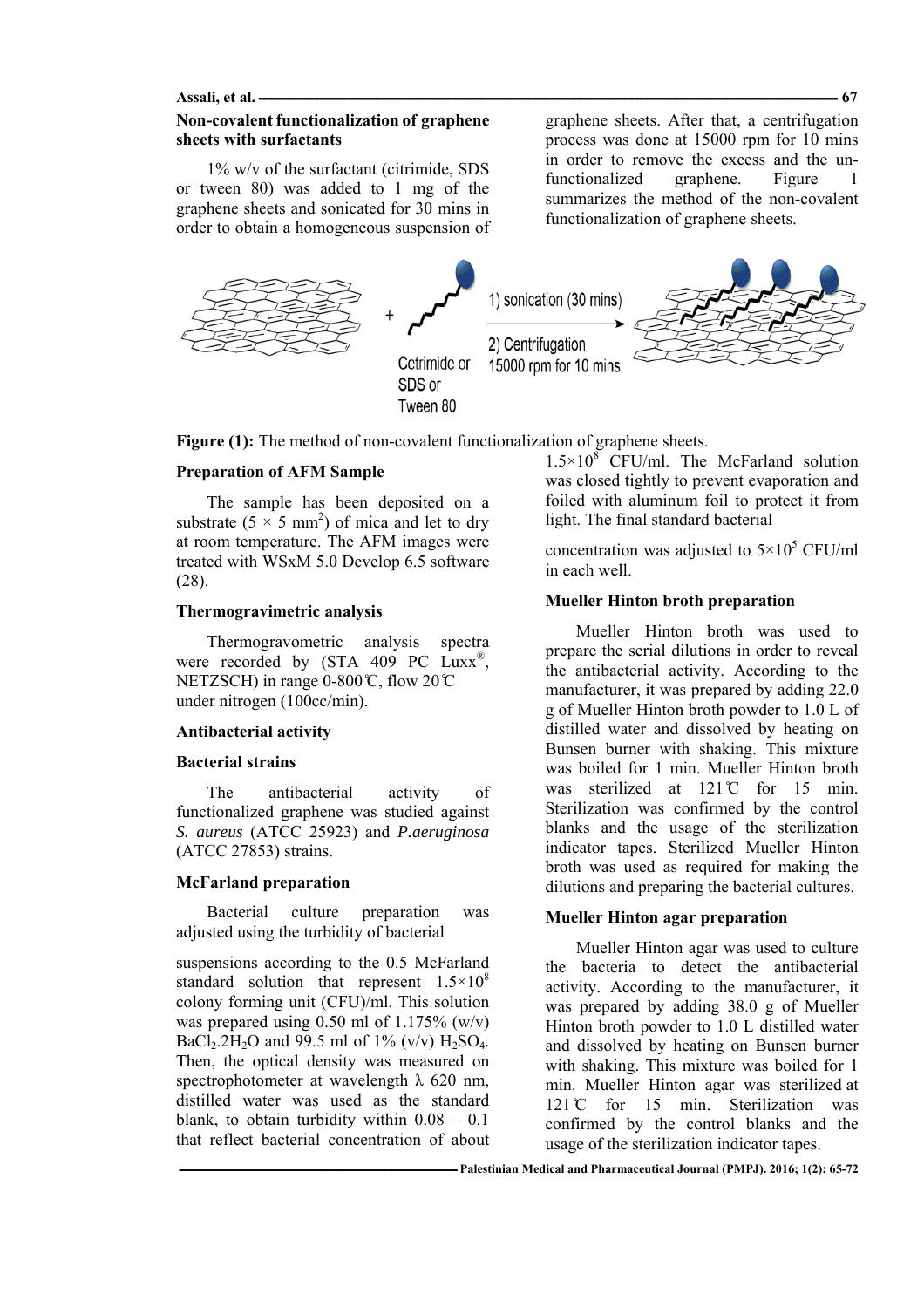### **Broth microdilution method**

This is the basic technique in this project to obtain the minimum inhibitory concentration (MIC) for each compound.

Briefly, the functionalized graphene solutions were serially diluted (2-fold) 12 times (12 wells) with BBL Muller Hinton II broth (BD, USA). In order to detect the presence of antibacterial activity for surfactants (citrimide, tween 80, SDS) in broth microdilution method conditions, citrimide, tween 80, SDS respectively was serially diluted (2-fold) with Muller Hinton broth to achieve concentrations form 0.024% to 50%. Then, overnight grown bacterial isolates were applied to all wells to obtain final bacterial concentration of  $5\times10^5$ CFU/ml in each well. After inoculation of bacteria, the plates were incubated for 24 h at 37<sup>°</sup>C. Broth microdilution method was performed in duplicate for each isolate. Minimal inhibitory concentration (MIC) was considered to be lowest concentration that did not show any visible growth in the test media. MIC can be read visually, or absorbance of each plate was taken at λmax 620 nm for all strains by (Stat Fax® 2100- Microplate reader, Awareness Technology INC, FL, USA), using Muller Hinton broth as the blank.

# **RESULTS**

Herein, we aim to functionalize the graphene sheets non-covalently with three types of surfactants (cationic, non-ionic and anionic) as considered amphiphilic structure, in which its polar head exhibits a strong affinity for polar solvents, particularly water, and the hydrophobic or lipophilic tail binds to the graphene sheet through van der waals interaction to disperse it sufficiently in water. The used three surfactants are Cetrimide (cationic surfactant), Tween 80 (non-ionic surfactant) and sodium dodecyl sulfate -SDS- (anionic surfactant). Firstly, the graphene sheets were sonicated for 30 minutes with 1% solution of cetrimide getting a homogenous dispersion that exhibits positive charge on its surface as shown in figure 2a. Another solution was prepared through the sonication of graphene with 1% of Tween 80 obtaining a soluble dispersion of the

#### **68 "Non-Covalent Functionalization of ـــــــــــــــــــــــــــــــــــــــــــــــــــــــــــــــــــــــــــــــــــــــــــــــــــــــــــــــــــــــــــــ** *......"*

graphene as shown in figure 2b. The third dispersion was the solubilization of graphene sheets with 1% of SDS to obtain homogenous dispersion as can be observed in figure 2c. As graphene sheets are insoluble in water, once they functionalized with the surfactants they became totally dispersed as shown in the three different eppendorfs in figure 2.



**Figure (2):** The formed dispersion of the non covalent functionalization of graphene sheets with a) Cetirmide; b) Tween 80; c) SDS.

The all three dispersions have shown great stability for more than three months without the formation of any precipitate. The solubility of the functionalized graphene was 1 mg in 1 ml of the surfactant. In order to determine the morphology and the diameter of the solubilized graphene, the obtained samples were examined under atomic force microscopy (AFM) in the nanotechnology lab at Alquds University-Palestine. As can be observed in figure 3, single graphene sheets were obtained in three samples with a totally dispersed sheets which confirmed the successful functionalization and dispersion of the graphene sheets. The diameter range in all cases range from 400-800 nm with a thickness of the sheets range from 0.5-1.5 nm. According to the literature, the thickness of the unfunctionalized graphene is approximately 0.25 nm (29). The increase in the thickness indicates the successful functionalization with the different types of surfactants.

Once the solubility and the morphology of the functionalized graphene were determined, the amount of the functionalization has measured by conducting a thermogravimetric analysis (TGA).

Palestinian Medical and Pharmaceutical Journal (PMPJ). 2016: 1(2): 65-72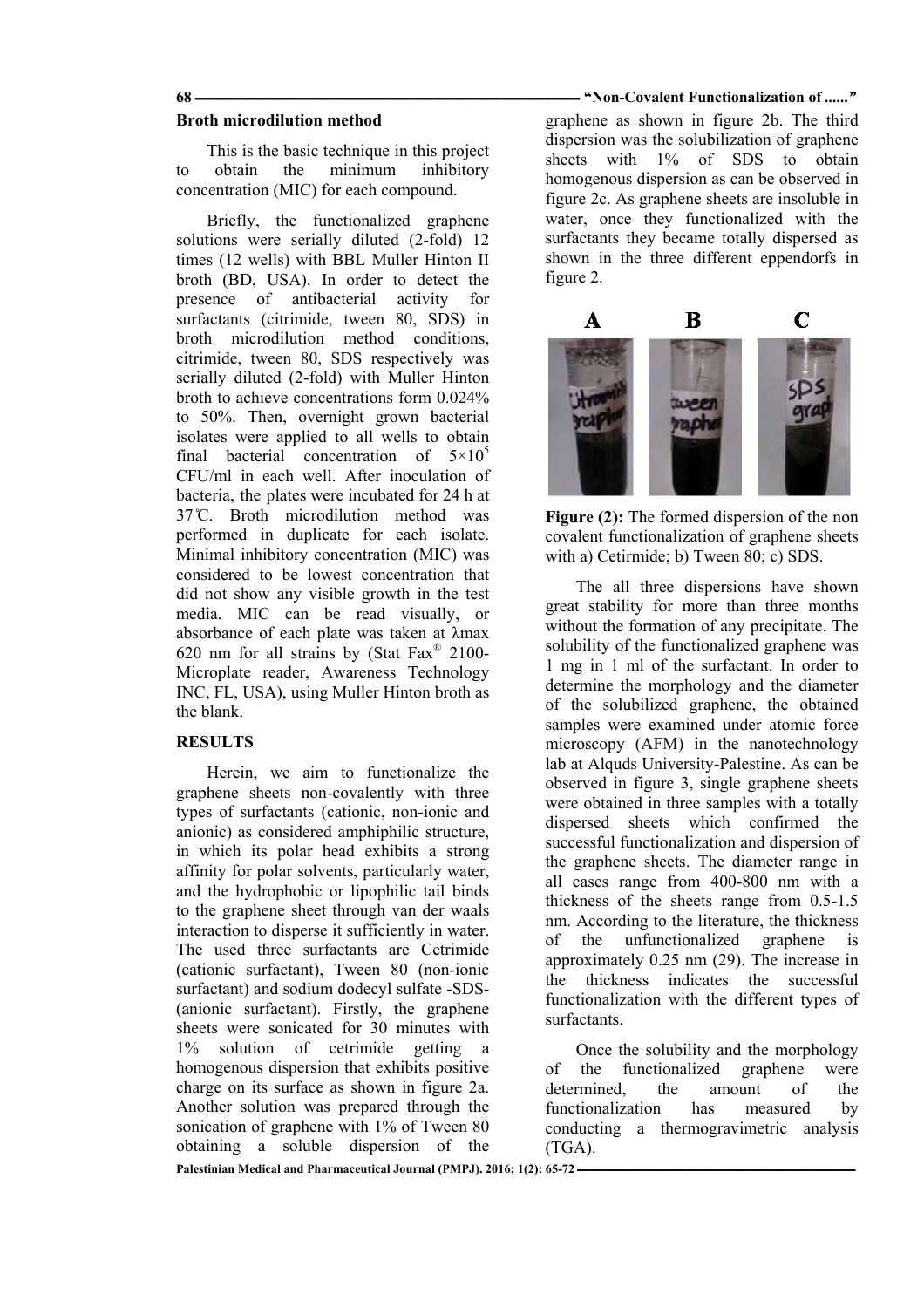

**Figure (3):** AFM images of the non-covalent functionalization of graphene sheets with the three different surfactants: A) Cetrimide; B) Tween 80; C) SDS.

Figure 4 demonstrates the TGA spectra of the three functionalized graphene sheets with the various surfactants. As graphene is stable for heating and will not be degraded, so the heating process will only degrade the attached surfactant. Accordingly, the percentage of the mass loss will be related to the percentage of the functionalization. From the observed results, the percentage of the functionalization was the maximum with the

case of the cetrimide surfactant with an amount of functionalization of 45%, which is high in the case of the non covalent functionalization followed by the case of tween 80 with a percentage of 30% and the least amount was in the case of the SDS. Therefore, the optimum functionalization was in the case of the cetrimide in its potency in the functionalization and solubilization of the graphene sheets.



**Figure (4):** TGA spectra of the functionalized graphene with the three different surfactants: A) Cetrimide; B) Tween 80; C) SDS.

After that, we have measured the antibacterial activity of the three functionalized graphene sheets using the broth microdilution method in order to determine the minimum inhibitory concentration (MIC). The antibacterial activity was measured on two types of bacteria the gram positive bacteria (*Staphylococcus aureus*) and gram negative bacteria (*Pseudomonas aeruginosa*). The antibacterial activity of the functionalized graphene with SDS and tween 80 has shown negligible antibacterial activity in comparison to the graphene sheets functionalized with

citrimide. This result could be due to the positive charge of the citrimide which enhances the penetration of the *f*-graphene to the bacteria by the interaction with the phosphate groups of the cell wall in comparison to the tween 80 that doesn't have a charge or SDS that owns a negative charge that repelled with the cell wall. Therefore, we have conducted the antibacterial activity of the graphene sheets functionalized with citrimide. Table 1 demonstrates the antibacterial activity of the citrimide alone and the functionalized graphene with citrimide. According to the literature, the MIC of the citrimide against *S. aureus* was

**ـــــــــــــــــــــــــــــــــــــــــــــــــــــــــــــــــــــــــــــــــــــــــــــــــــــــــــــــــ Palestinian Medical and Pharmaceutical Journal (PMPJ). 2016; 1(2): 65-72**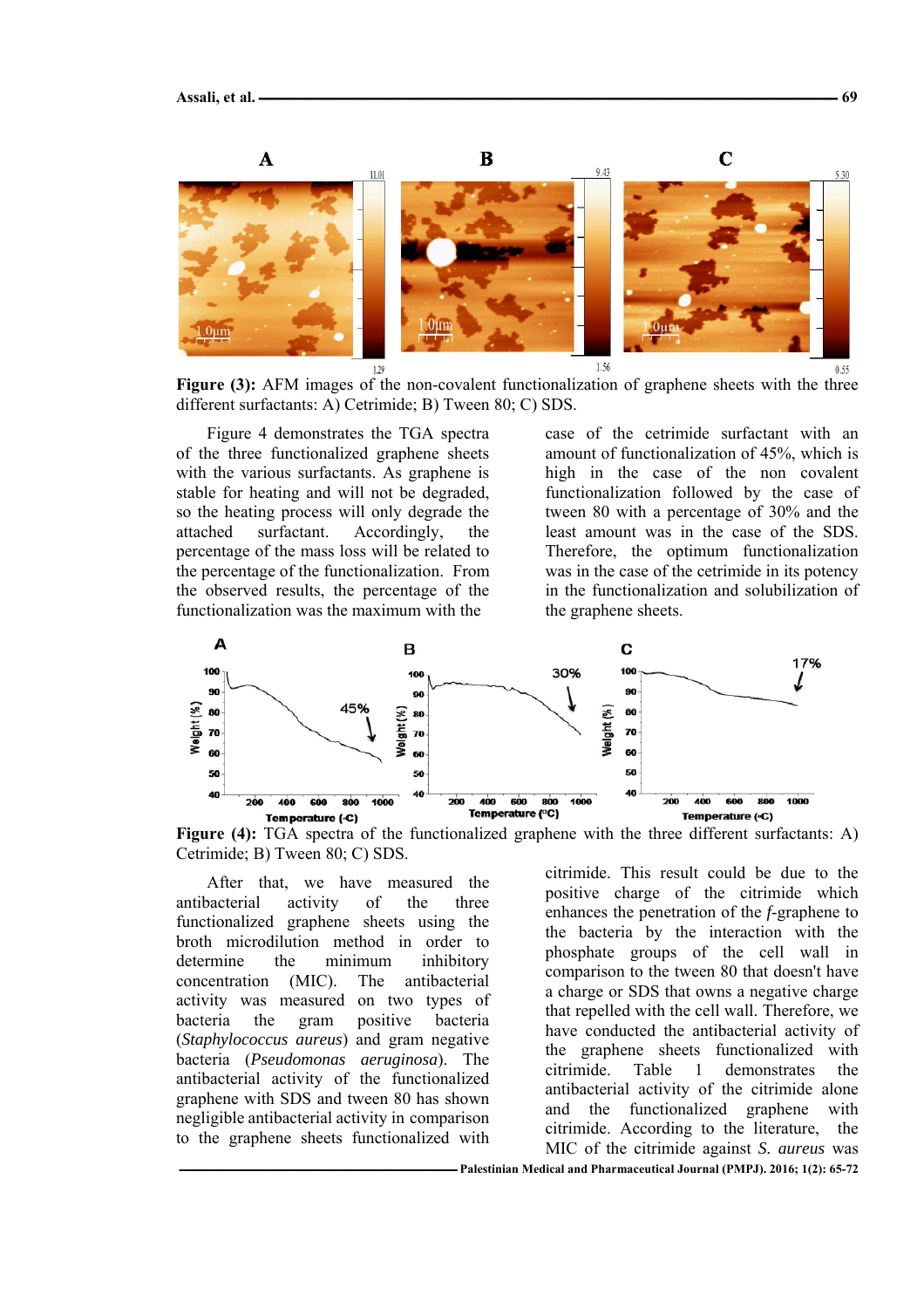**70 "Non-Covalent Functionalization of ـــــــــــــــــــــــــــــــــــــــــــــــــــــــــــــــــــــــــــــــــــــــــــــــــــــــــــــــــــــــــــــ** *......"*

16 mg/L and against *P. aeruginosa* was 512 mg/L (30). The functionalized graphene with citrimide has shown improvement of the antibacterial activity in comparison to citrimide alone by 16 fold against S. aureus and 65 fold against P. aeruginosa. So, the antibacterial activity of the graphene was improved significantly due to its functionalization with citrimide that enhances the solubility and the penetration to the cell wall of the bacteria.

**Table (1):** MIC of citrimide alone and *f*- graphene sheets with citrimide against S. aureus and P. aeruginosa.

| <b>Species</b> | MIC of cirrimide (mg/L) | MIC of f-graphene citrimide $(mg/L)$ | <b>Folded</b> |
|----------------|-------------------------|--------------------------------------|---------------|
| S. aureus      |                         | ) 98                                 | l6            |
| P. aeruginosa  |                         | 7.81                                 | 65            |

## **DISCUSSIONS**

Graphene sheets are the two dimensional allotrope of carbon with a unique structure and properties that can be viewed as a macromolecule with molecular weights of more than  $10^6 - 10^7$  g/mol (31). Graphene sheets are constructed by  $sp^2$ -hybridized carbon atoms arranged in a honeycomb lattice (32). These sheets are found as a stick layers due to the  $\pi-\pi$  stacking interactions. Therefore, it is difficult to disperse graphene homogeneously in solution due to its tendency to form aggregates with tightly bounded packages (33). The application of graphene in the biological field implies the necessity to improve its solubility, especially in the water as it is the biological medium. One approximation that can separate and disperse individual graphene sheets is through the non-covalent interaction of the graphene sheets with different species, such as polymers, aromatic compounds and biomolecules (34, 35). This type of functionalization is very attractive due to the ability to solubilize the graphene without affecting its electronic structure (10). Non-covalent interactions are based in most cases on van der Waals forces or  $\pi$ - $\pi$  stacking, hydrogen bonds and electrostatic interactions (36). Herein, we successfully functionalized the graphene sheets with three various surfactants. The functionalized graphene sheets have characterized by AFM and the morphology of the graphene sheets confirmed the functionalization. The functionalized graphene has shown great stability in water and the optimum functionalization was in the case of citrimide surfactant as confirmed with TGA.

The functionalized graphene has shown great biological applications in various fields. One of the interesting and promising application is its usage as healing agent and the antibacterial activity in wide range of bacteria. Liu et al. have concluded that the reduced graphene oxide sheets have antibacterial activity due to the oxidative stress. The proposed mechanism of action includes: cell deposition on graphene sheets, membrane stress caused by its direct contact and the formation of the superoxide anionindependent oxidation (26). On another work, the same results were obtained confirming the mechanism of the antibacterial activity of graphene sheets through the damage of the cell wall and membrane of the bacteria (25). A study conducted by Krishnamoorthy et al. describes the effective antibacterial activity of graphene sheets in comparison to the antibiotic kanamycin on different types of bacteria such as Escherichia coli, Salmonella typhimurium, Enterococcus faecalis, and Bacillus subtilis. They proposed that the antibacterial activity of the graphene sheets is due to the involvement of reactive oxygen species  $(37)$ .

In our case, the functionalized graphene with citrimide has shown a potent antibacterial activity against gram positive and gram negative bacteria due to the synergistic effect of the graphene sheets with the citrimide surfactant. Moreover, the positive charge on the surface of graphene sheets improve its penetration and consequently the antibacterial activity.

# **CONCLUSION**

The graphene sheets were successfully functionalized non-covalently with the three

Palestinian Medical and Pharmaceutical Journal (PMPJ), 2016; 1(2): 65-72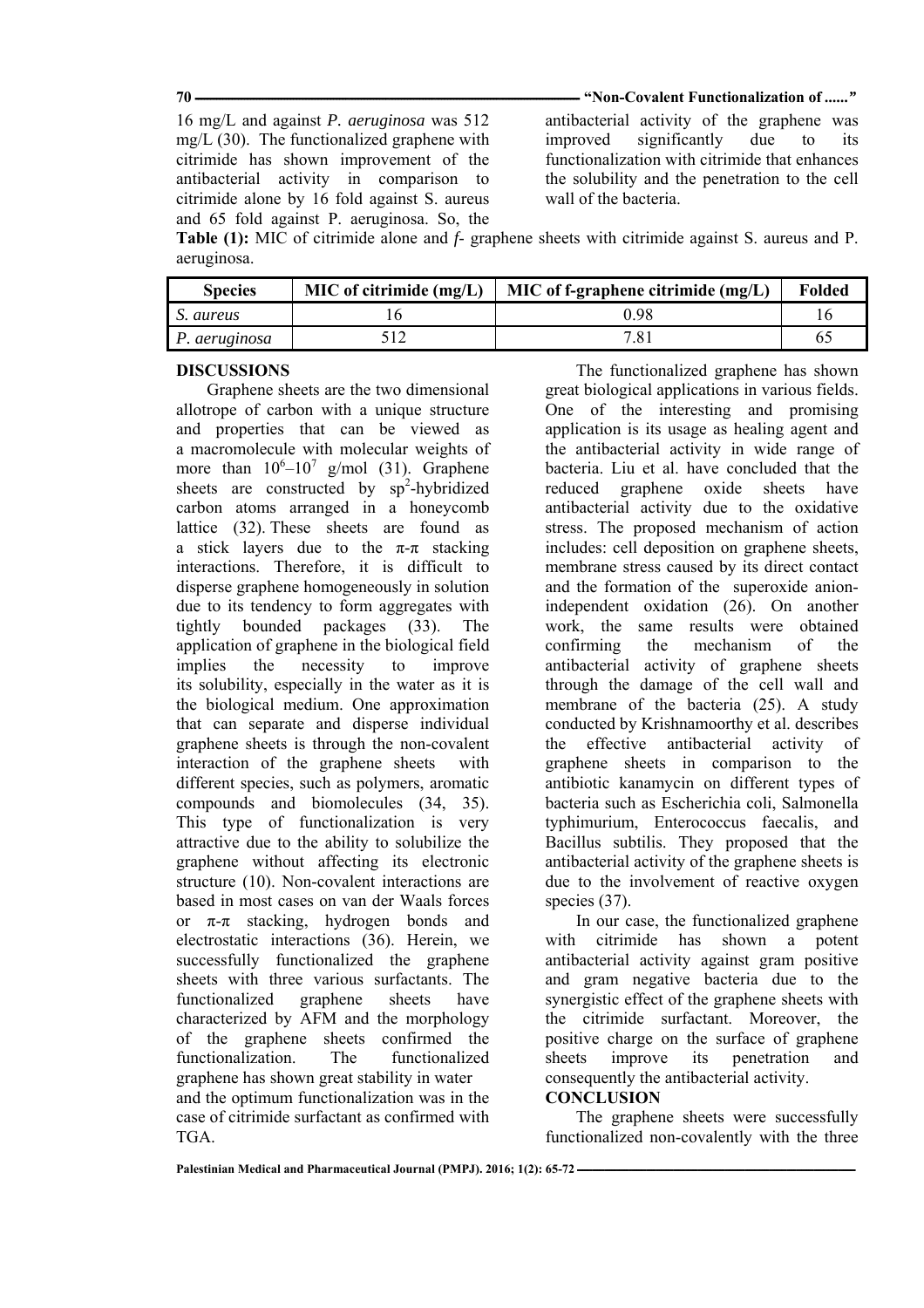#### **Assali, et al. ــــــــــــــــــــــــــــــــــــــــــــــــــــــــــــــــــــــــــــــــــــــــــــــــــــــــــــــــــــــــــــــــــــــــــــــــــــــــــــــــــــــــــــــــــــــــــــ 71**

different surfactants (citrimide, Tween 80 and SDS) obtaining a highly soluble nanoconjugates. The morphology and size confirmed by atomic force microscopy. The level of functionalization was determined by TGA obtaining the maximum functionalization with citrimde with 45% of functionalization. The anitbacterial activity of *f*-graphene with citrimide has improved against the citrimide alone by 16 fold against *S.aureus* and 65 fold against *P.aeruginosa*. This improvement can be explained due to the positive charge of citrimide which interacts with the cell wall of bacteria and the direct contact by the graphene sheets. These results will be in huge interest in the field of tissue engineering and its utilization as healing agent.

## **CONFLICT OF INTERESTS**

The authors report no conflicts of interest in this manuscript.

### **REFERENCES**

- 1) Novoselov KS, Geim AK, Morozov S, Jiang D, Zhang Y, Dubonos Sa, et al. Electric field effect in atomically thin carbon films. science. 2004; 306(5696): 666-9.
- 2) Aristov VY, Urbanik G, Kummer K, Vyalikh DV, Molodtsova OV, Preobrajenski AB, et al. Graphene synthesis on cubic SiC/Si wafers. Perspectives for mass production of graphene-based electronic devices. Nano Lett. 2010; 10(3): 992-5.
- 3) Chen J-H, Jang C, Xiao S, Ishigami M, Fuhrer MS. Intrinsic and extrinsic performance limits of graphene devices on SiO2. Nat Nanotechnol. 2008; 3(4): 206-9.
- 4) Nair R, Blake P, Grigorenko A, Novoselov K, Booth T, Stauber T, et al. Fine structure constant defines visual transparency of graphene. Science. 2008; 320(5881): 1308.
- 5) Kuzmenko A, Van Heumen E, Carbone F, Van Der Marel D. Universal optical conductance of graphite. Phys Rev Lett. 2008; 100(11): 117401-4.
- 6) Balandin AA, Ghosh S, Bao W, Calizo I, Teweldebrhan D, Miao F, et al. Superior thermal conductivity of single-layer graphene. Nano Lett. 2008; 8(3):902-7.
- 7) Guo S, Dong S. Graphene nanosheet: synthesis, molecular engineering, thin film, hybrids, and energy and analytical

applications. Chem Soc Rev. 2011; 40(5): 2644-72.

- 8) Eda G, Chhowalla M. Chemically Derived Graphene Oxide: Towards Large-Area Thin-Film Electronics and Optoelectronics. Adv Mater. 2010; 22(22): 2392-415.
- 9) Wang D, Kou R, Choi D, Yang Z, Nie Z, Li J, et al. Ternary Self-Assembly of Ordered Metal Oxide−Graphene Nanocomposites for Electrochemical Energy Storage. ACS nano. 2010; 4(3): 1587-95.
- 10) Georgakilas V, Otyepka M, Bourlinos AB, Chandra V, Kim N, Kemp KC, et al. Functionalization of Graphene: Covalent and Non-Covalent Approaches, Derivatives and Applications. Chem Rev. 2012; 112(11): 6156-214.
- 11) Georgakilas V, Tiwari JN, Kemp KC, Perman JA, Bourlinos AB, Kim KS, et al. Noncovalent Functionalization of Graphene and Graphene Oxide for Energy Materials, Biosensing, Catalytic, and Biomedical Applications. Chem Rev. 2016; 116(9): 5464-519.
- 12) Kuila T, Bose S, Mishra AK, Khanra P, Kim NH, Lee JH. Chemical functionalization of graphene and its applications. Prog Mater Sci. 2012; 57(7): 1061-105.
- 13) Liu Z, Robinson JT, Sun X, Dai H. PEGylated nanographene oxide for delivery of water-insoluble cancer drugs. J Am Chem Soc. 2008; 130(33): 10876- 7.
- 14) Sun Z, Kohama S-i, Zhang Z, Lomeda JR, Tour JM. Soluble graphene through edge-selective functionalization. Nano Res. 2010; 3(2): 117-25.
- 15) Yang H, Shan C, Li F, Han D, Zhang Q, Niu L. Covalent functionalization of polydisperse chemically-converted graphene sheets with amine-terminated ionic liquid. Chem Commun (Camb). 2009(26): 3880-2.
- 16) Strom TA, Dillon EP, Hamilton CE, Barron AR. Nitrene addition to exfoliated graphene: a one-step route to highly functionalized graphene. Chem Commun (Camb). 2010; 46(23): 4097-9.
- 17) Quintana M, Spyrou K, Grzelczak M, Browne WR, Rudolf P, Prato M. Functionalization of Graphenevia1,3- Dipolar Cycloaddition. ACS nano. 2010; 4(6): 3527-33.

**ـــــــــــــــــــــــــــــــــــــــــــــــــــــــــــــــــــــــــــــــــــــــــــــــــــــــــــــــــ Palestinian Medical and Pharmaceutical Journal (PMPJ). 2016; 1(2): 65-72**